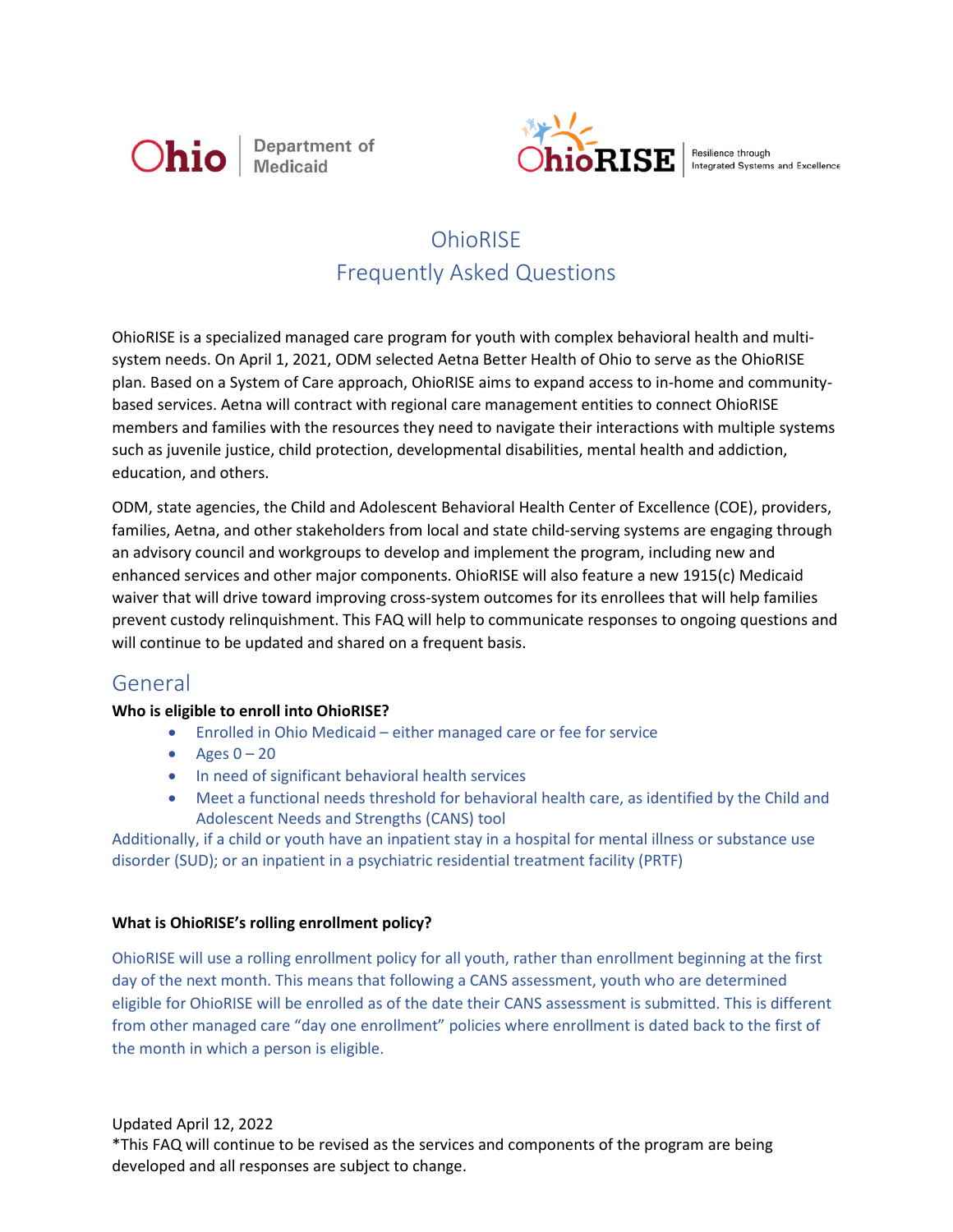#### **What services are available for youth in OhioRISE?**

New and enhanced services available through OhioRISE include:

- **Care Coordination:** Depending on the youth's needs, they will receive one of three levels of care coordination. Tiers two and three of this service (moderate and intensive) will be consistent with principles of High-Fidelity Wraparound and be delivered by a Care Management Entity. Aetna Better Health of Ohio will provide care coordination for youth in tier one.
- **Mobile Response and Stabilization Service (MRSS):** Provide youth in crisis and their families with immediate behavioral health services to ensure they are safe and receive necessary supports and access to care (this new service will also be available to children who are not enrolled in OhioRISE).
- **Intensive Home-Based Treatment (IHBT):** Provides intensive, time-limited behavioral health services for children, youth and families that helps stabilize and improve behavioral health functioning. IHBT is an umbrella over multiple evidence-based practices. It aligns with the Family First Prevention Services Act (FFPSA) to cover MST and FFT.
- **Psychiatric Residential Treatment Facility (PRTF):** This service is aimed at keeping youth with the most intensive behavioral health needs in-state and closer to their families and support systems.
- **Behavioral Health Respite:** provide short-term, temporary relief to the primary caregiver(s) of an OhioRISE plan enrolled youth, in order to support and preserve the primary caregiving relationship.
- **Primary Flex Funds:** Services, equipment, or supplies not otherwise provided through the Medicaid state plan that address an identified need in the service plan, including improving and maintaining the individual's opportunities for full participation in the community.

## **What is the path in which youth and family input will be provided and honored into the system of care?**

Consistent with System of Care core principles, OhioRISE intends to provide individualized services informed by youth and family voice and choice. The care coordinator will develop the Child and Family Team (CFT) that consists of the youth and both formal and natural supports. The CFT, together, develops the child and family-centered care plan and continuously meet to address ongoing changes and needs of the youth and family.

## **How will the MCO Care Coordination for physical healthcare factor into collaboration with OhioRISE stakeholders?**

The MCOs providing physical health care services will take an active role in the child and familycentered care plan and child and family team as needed.

## **What is the future role of Family and Children First Councils and Multi-System Youth funding initiatives?**

Family and Children First Councils play an integral role in ongoing support linking children and families to services and community resources including needed multi-system youth funding.

#### Updated April 12, 2022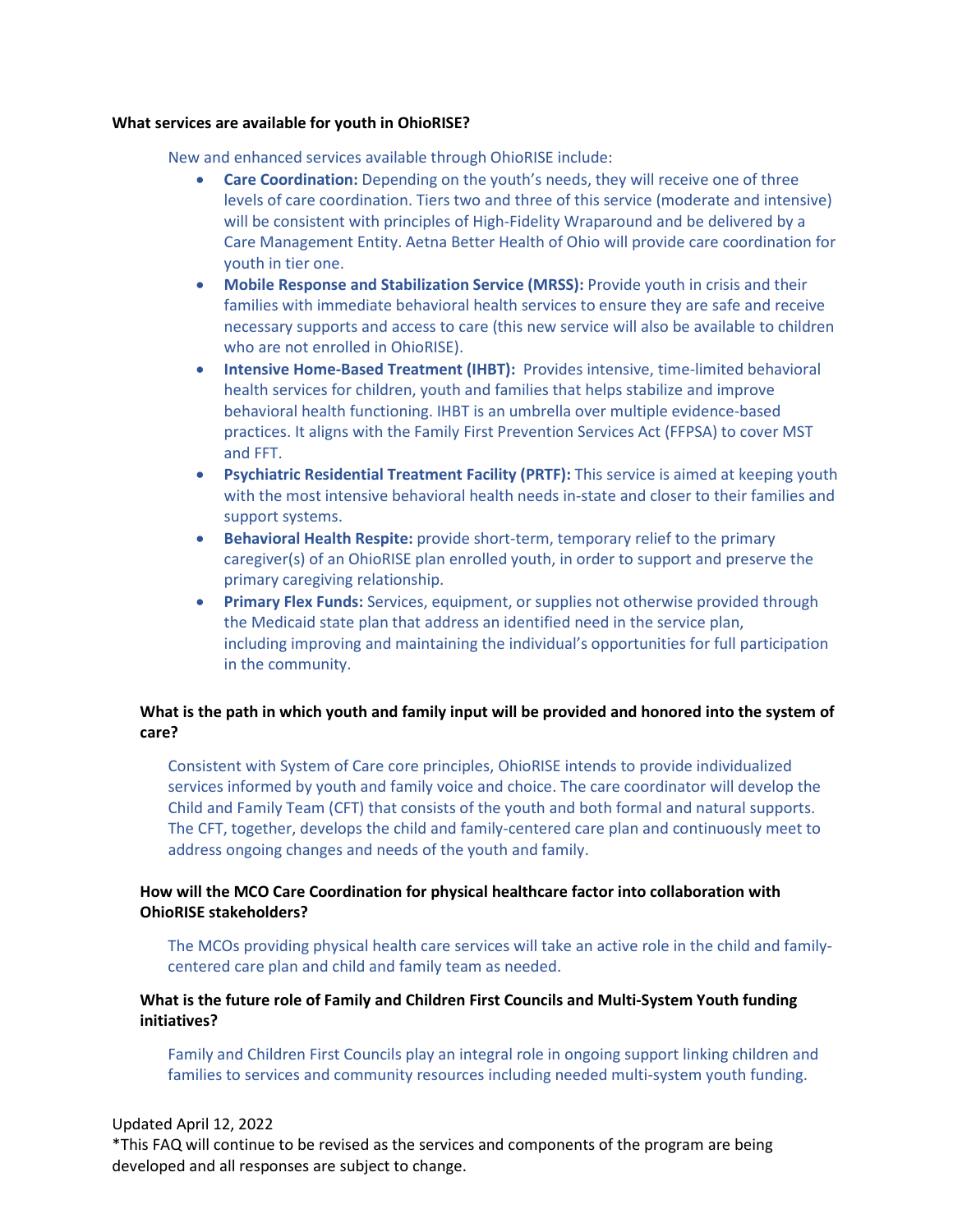## **What are the specific linkages among early identification (ex. through MRSS) to assessment, to CANS, to diagnosis, to care coordination?**

Using MRSS as an example, the MRSS team will use the CANS tool to assess youth. If a youth meets certain criteria, they will enroll into OhioRISE to access the new and enhanced services including care coordination.

### **How will level of care be determined?**

The CANS assessment along with other documentation will determine level of care coordination.

#### **How will initial client attribution occur when OhioRISE begins?**

Care management entities will be regionally located in 20 catchment areas across the state to serve children in tier two and three. Each catchment area will serve approximately 1,300 – 3,000 children.

#### **Who will perform outreach to clients and families?**

If the youth is eligible for OhioRISE, the OhioRISE plan, Aetna Better Health of Ohio notifies the family or guardian and assigns a level of care coordination. If the youth is not eligible for OhioRISE, ODM notifies the family or guardian of the determination and provides information on appeal rights.

## **How can current providers of these youth assist with messaging and initial onboarding to OhioRISE?**

Current providers can talk with youth and families about OhioRISE and either perform the CANS or refer them for a CANS assessment by reaching out their MCP or a regional care management entity. The Ohio Department of Medicaid is developing member materials to assist with educating community partners and youth and families about the program.

## **How does OhioRISE work with already established local funding sources such as shared funding at Family and Children First Councils, Developmental Disability waiver funding and Multi-System Youth funds?**

OhioRISE compliments these funding streams and provides additional resources and supports including new and enhanced services.

## CANS

**Will there be a universal CANS or other statewide provided assessment tools that county partners use so we are all utilizing the same assessment tool(s)?** 

Yes, the Ohio brief and comprehensive CANS assessment tool is being used across all childserving systems in the state. There will be a CANS data system to help state agencies and local entities monitor outcomes and share information on multi-system youth.

## **How will we ensure consistent training and utilization of the CANS for OhioRISE, child welfare, and courts?**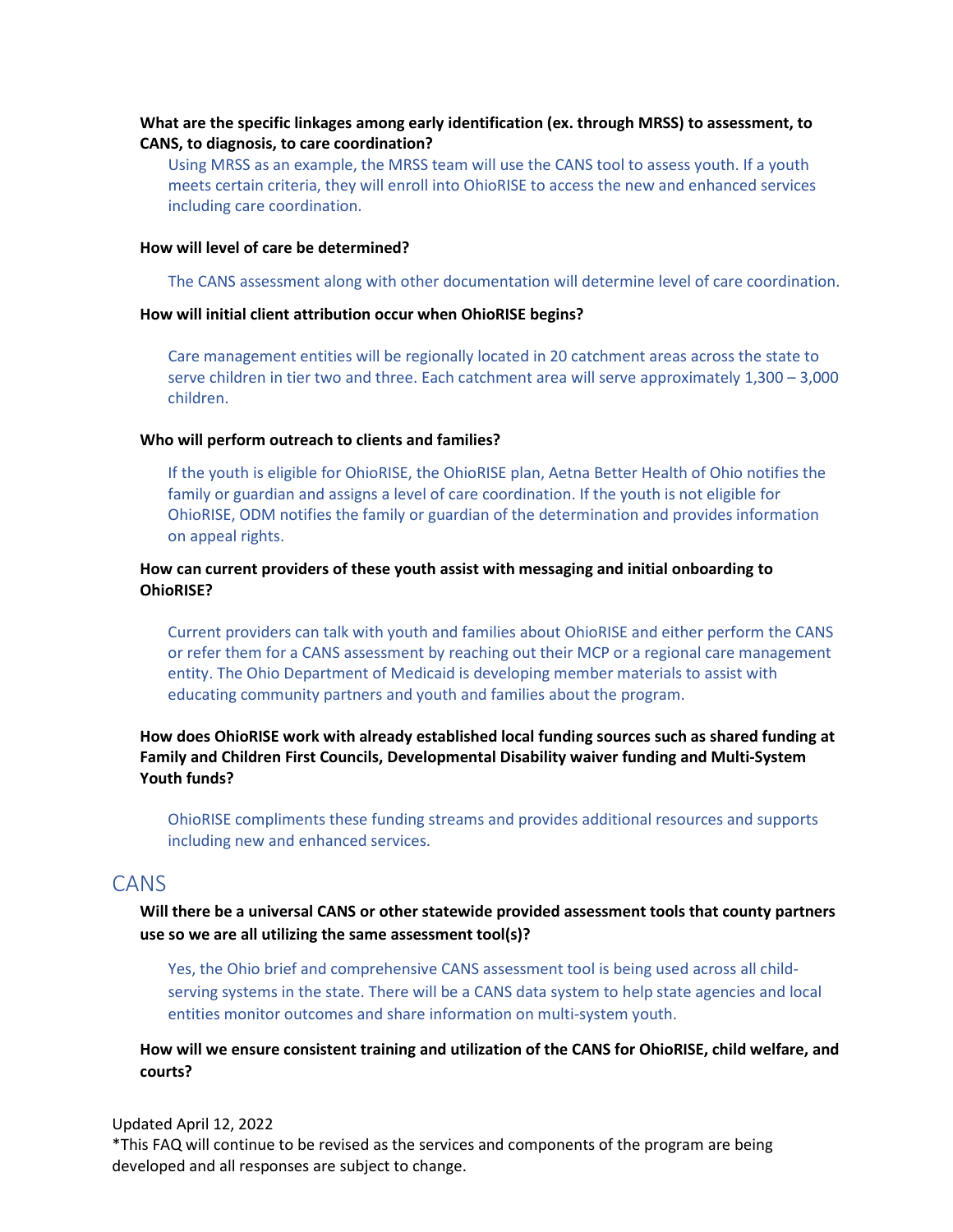All systems and assessors will be trained by the Child and Adolescent Center of Excellence and use the same certification process from the Praed Foundation.

#### **Who is performing the CANS, and how do they become contracted/approved to do them?**

CANS assessors must maintain certification with the Praed Foundation and re-certify annually.

#### **How do referrals to receive a CANS work?**

Referrals for a CANS assessment to determine OhioRISE eligibility may be to the youth's MCO, the OhioRISE plan, a CME, a behavioral health provider, an MRSS provider, etc. There is no wrong door.

**How will organizations access the CANS results or submit CANS results for use by OhioRISE and others? Providers are wondering how the communication will be handled, for example will there be a portal or centralized place that the CANS can be accessed and updated across different systems of care? Will Aetna, ODM, and/or the COE be building the CANS database for this information to reside in?** 

ODM is building the CANS database that will be accessible to CANS assessors, Aetna, the COE, Care Management Entities, and state administration staff.

## Care Coordination

## **What is the assumption on the percent of youth that will be in intensive care coordination, moderate care coordination, and plan care coordination?**

Most youth in OhioRISE will be served by care management entities. Within care management entity-provided care coordination, it is projected most youth will need moderate care coordination, fewer will need intensive care coordination. CMEs will serve approximately 1,300 – 3,000 children and youth per catchment area.

#### **Who is the primary lead for child and family team meetings?**

The CME's care coordinator is the primary lead for the child and family team meetings.

#### **Will the CME be responsible for scheduling and inviting members?**

The care coordinator will schedule and invite the child and family team members to participate in care planning meetings.

#### **What are the requirements to be a care coordination provider?**

#### The requirements are outlined in Ohio Administrative Code rule 5160-59-03.2.

**For children enrolled on OhioRISE receiving moderate or intensive care coordination services, there will likely be scenarios in which those children would also see a case manager from another agency, such as for treatment foster care, or in-home TBS and PSR services. Can you confirm that there are no plans to limit the ability of non-CME case managers to provide Medicaid-funded case management services to children enrolled on OhioRISE.** 

#### Updated April 12, 2022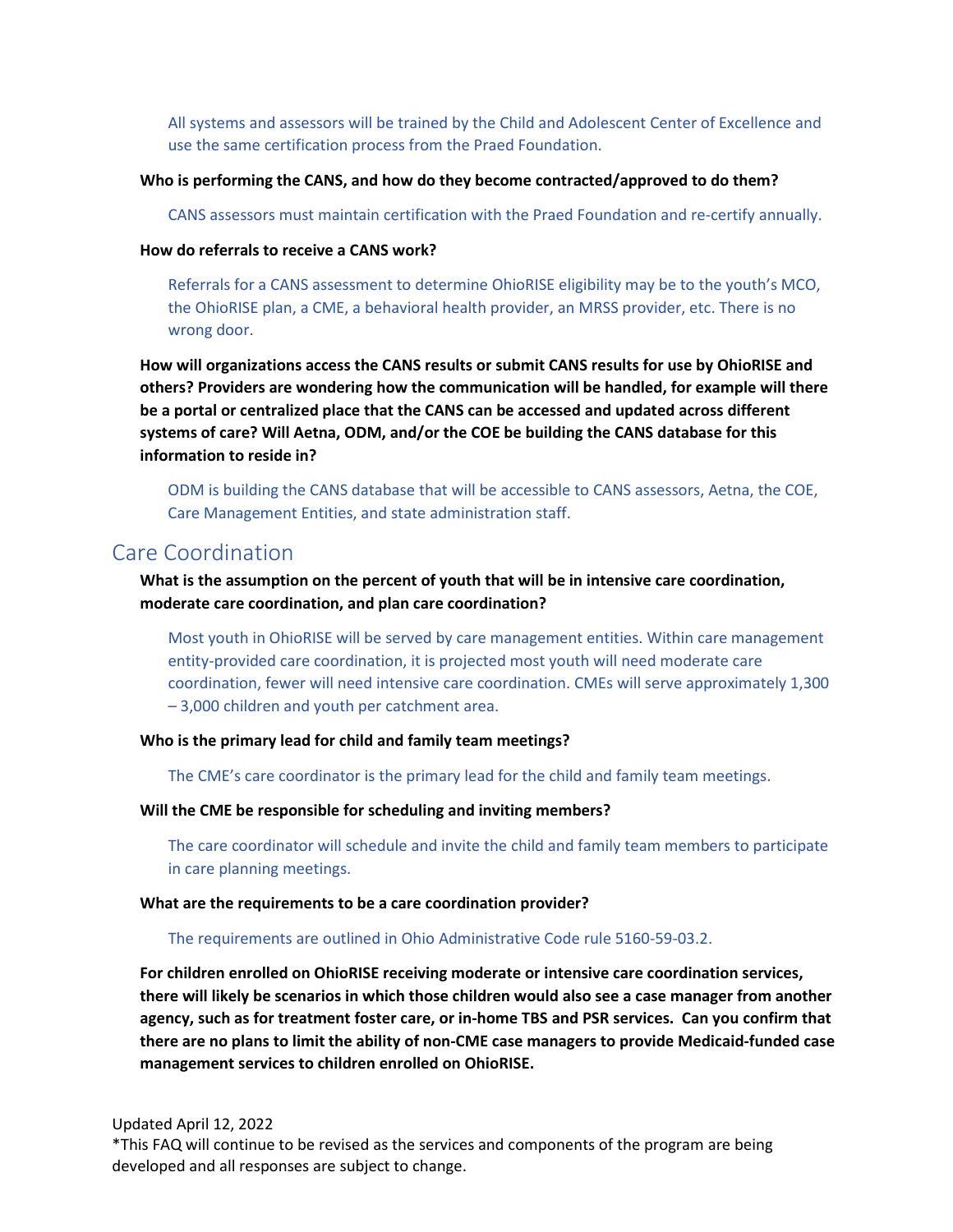The rule currently only excludes SUD TCM from being billed while a child is receiving ICC or MCC. Wraparound requires other parties in a child's life to remain involved and engaged. There is an expectation to participate in the Child and Family Team to understand roles of staff members providing services (including care coordination) and to incorporate services and roles into the child and family-centered plan will be critical for ensuring service and interventions support the goal of the plan and ensure there are services to meet those goals while avoiding duplication and fragmentation.

**Will non-CME providers be at a heightened audit risk if they provide case management services to children enrolled on a moderate or intensive OhioRISE care coordination program?** 

TBS and PSR are therapeutic interventions, not case management services.

**Are the moderate and intensive caseload sizes recommended ceilings or actual ceilings?** 

The caseload sizes are actual ceilings.

**How will the MCO and OhioRISE plan coordinate and collaborate with families, youth, and providers?** 

The MCO and OhioRISE plan will coordinate and collaborate through the care coordination process. In intensive and moderate care coordination, they will help develop the care plan with the youth and family.

**What is meant by authorization verses prior authorization for the child centered care plan and when services can begin, change, or terminate and who ultimately makes this decision?** 

Authorizing the Child and Family-Centered Care Plan does not require prior authorization. It is a quality improvement measure to ensure care coordination and resources are in place to meet the youth and family's needs.

## PRTF

## **Are there any assumptions established regarding maximum annual budget, total permitted beds, total approved facilities, etc?**

ODM is in the process of reviewing information regarding the number and location of PRTF beds and will make assumptions and projections later since we will not roll out this benefit until FY2023.

## Aetna Better Health of Ohio

#### **How will Aetna build a provider network?**

Aetna is developing a network of participating providers to ensure adequacy and accessibility requirements stipulated by ODM in sufficient number, mix, geographic distribution in accordance with stipulated time and distance standard access to providers that will serve the intended membership. Network contracting teams are presently engaged with behavioral health, substance use disorder, FQHCs, mental health clinics, and inpatient & residential treatment facilities across the state.

#### Updated April 12, 2022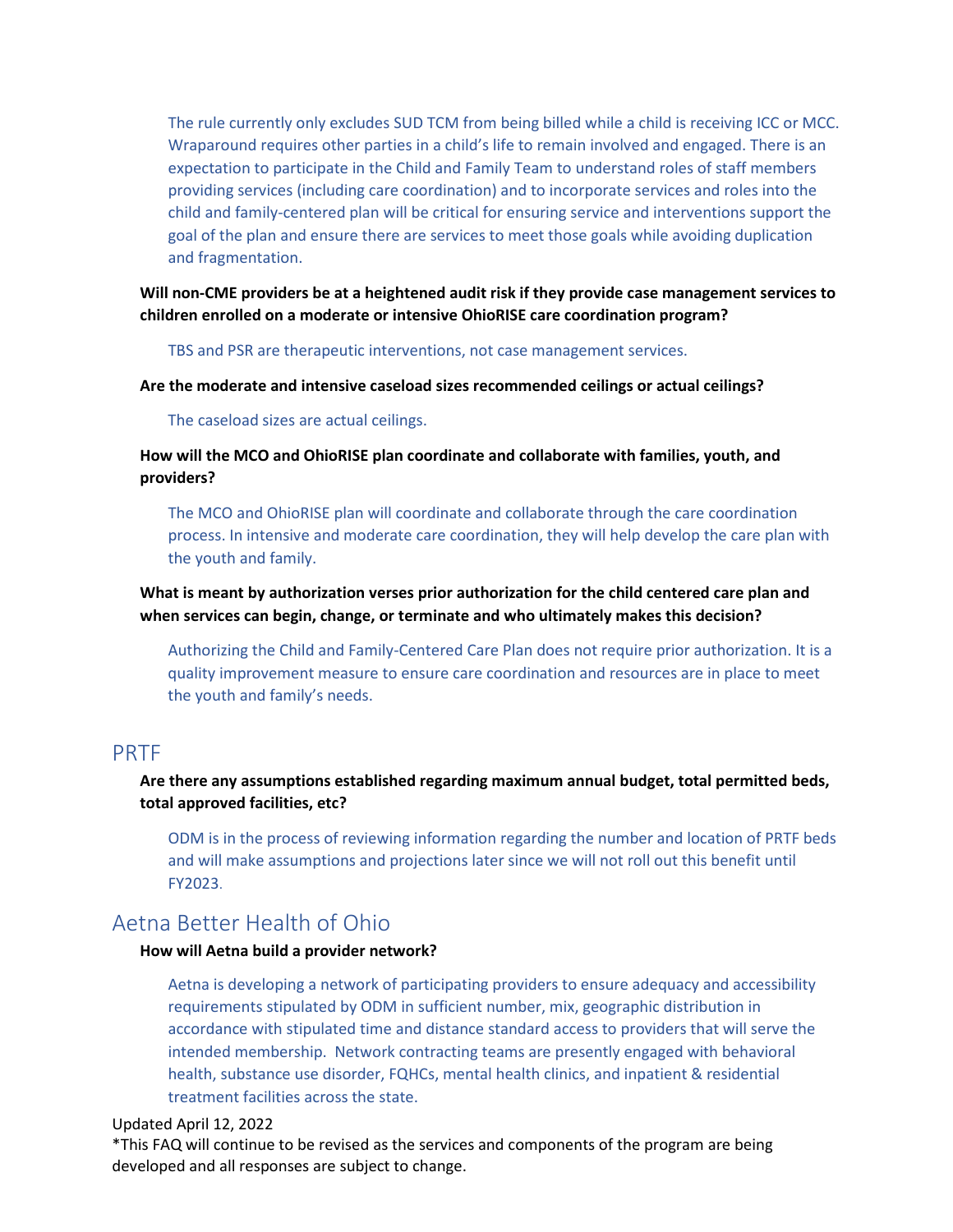#### **Is the contracting approach regional, all willing providers, preferred providers, etc?**

Aetna is developing its network of participating providers on a statewide basis and providers who meet federal, state and Aetna requirements to participate as a network provider and are invited to join their network.

#### **What will be the requirements for a CMHC to contract with OhioRISE?**

A CMHC will be required to complete a participating provider agreement and agree to terms and conditions as set forth by policies and procedures, such as claims submission, enrollee rights, timeliness of appointment and accessibility requirements and credentialing requirements noted in the provider manual as incorporated in the provider agreement.

#### **Will contracting with Aetna differ from the typical MCO contract?**

Generally, Aetna contracting requirements are similar but limited variations may be evident given the nature and specificity of the OhioRISE program.

#### **What will be the application process for CMEs?**

The RFA is poste[d here.](https://www.aetnabetterhealth.com/ohio/cmeapplication) CMEs were announced in February. You can find more information about CMEs on the OhioRISE [webpage.](https://managedcare.medicaid.ohio.gov/managed-care/ohiorise/5-OhioRISE+CMEs)

#### **What is the procurement process for MRSS?**

The OhioRISE plan will contract with all providers identified by ODM as eligible to provide Mobile Response and Stabilization Services (MRSS), except where there are documented instances of quality concerns.

## **What responsibility will Aetna have to assure services are available in each area (e.g., recruitment of providers, including CMEs)?**

Aetna is obligated to develop a network of participating providers to ensure adequacy and accessibility requirements stipulated by ODM in sufficient number, mix, geographic distribution in accordance with stipulated time and distance standard access to providers that will serve the intended membership, which include necessary and required provider specialty types such as, MRSS, CME's, Opioid treatment, behavioral health, substance use disorder, FQHCs, mental health clinics, and inpatient & residential treatment facilities, across the state.

### **How will care coordination provided by managed care relate to care coordination in the community between various agencies providing services to same child/family?**

Aetna Better Health of Ohio will facilitate Ohio Department of Medicaid (ODM) and other state child serving agency goals by creating a seamless delivery system for children, families, and system partners; providing a "locus of accountability" by offering intensive care coordination; and expanding access to critical services needed for this population and assisting families, state and local child serving agencies, and other health providers to locate and use necessary services. Aetna's care coordinators will partner with members, providers, caregivers and support systems already in place to develop the Child and Family Team.

#### Updated April 12, 2022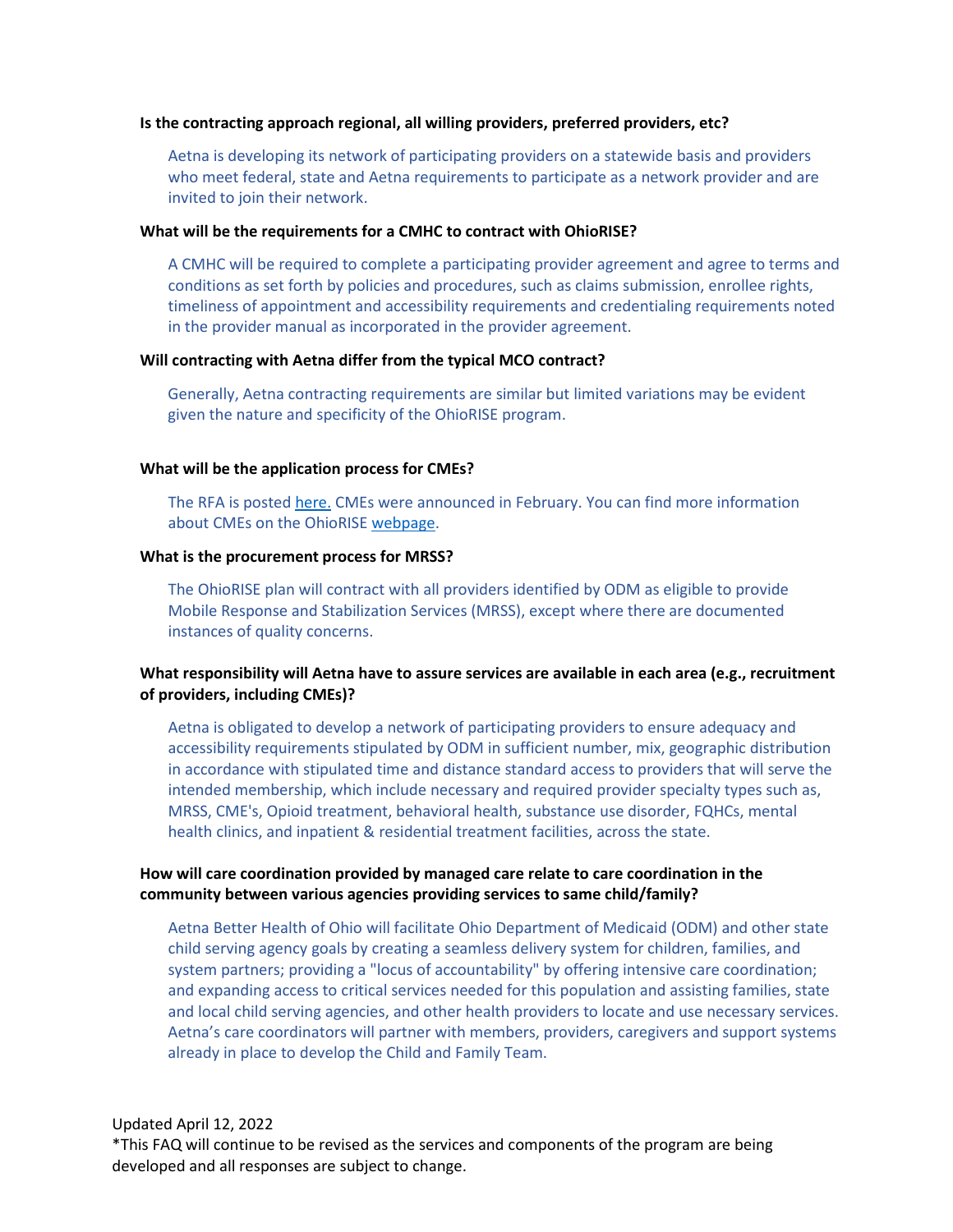#### **Will there be a case manager assigned from Aetna as the point of contact for clients?**

For members assigned to Tier 1, there will be an Aetna assigned Care Coordinator serving as their single point of contact; for members assigned to Tier 2/Tier 3, the CME Care Coordinator will serve as their single point of contact with Aetna providing support to the CME care coordinator as needed.

#### **How much input will Aetna have regarding treatment decisions?**

The Aetna utilization management clinician reviews whether a request for authorization is medically necessary and follows evidenced based criteria. However, utilization management does not dictate treatment decisions; those are determined by the provider.

#### **If there is disagreement, how are those solved?**

For treatment concerns specific to whether a service is meeting medical necessity or is evidenced based, those items are typically discussed during the review process. During this time, recommendations regarding potential interventions and changes in the Child and Family-Centered Care plan may be suggested.

#### **How long will contracts last?**

The OhioRISE initial contract term is 3 years.

## **What information will be provided on opportunities to negotiate rates and value-based agreements with Aetna?**

Aetna's Network contract managers work directly with interested providers to present and address contracting opportunities, including compensation and value-based payment arrangements.

## **What are the data collection requirements with Aetna, including HIE requirements - both as a CME and as a provider?**

The OhioRISE plan will work with the selected CMEs to assess their current and future ability to provide data in an electronic format (e.g. EHR) to the OhioRISE care coordination portal and the OhioRISE plan will provide the necessary technical assistance to participate in Ohio's two Health Information Exchange (HIE). Focus will include key elements such as existing/planned EHR capabilities, existing/planned data exchange capacity, ability to track contract requirements such as timeliness of activities, frequency of contacts and caseload, and ability to use data to track and inform community resource development.

#### **Will providers need to credential with Aetna and ODM or just ODM?**

Centralized Credentialing - At go-live (7/1/22), providers are to be credentialed only through the ODM Centralized Credentialing department for Medicaid, OhioRISE, and MyCare. Plans are not to credential at the plan level for these lines of business once our program has gone live. If a

#### Updated April 12, 2022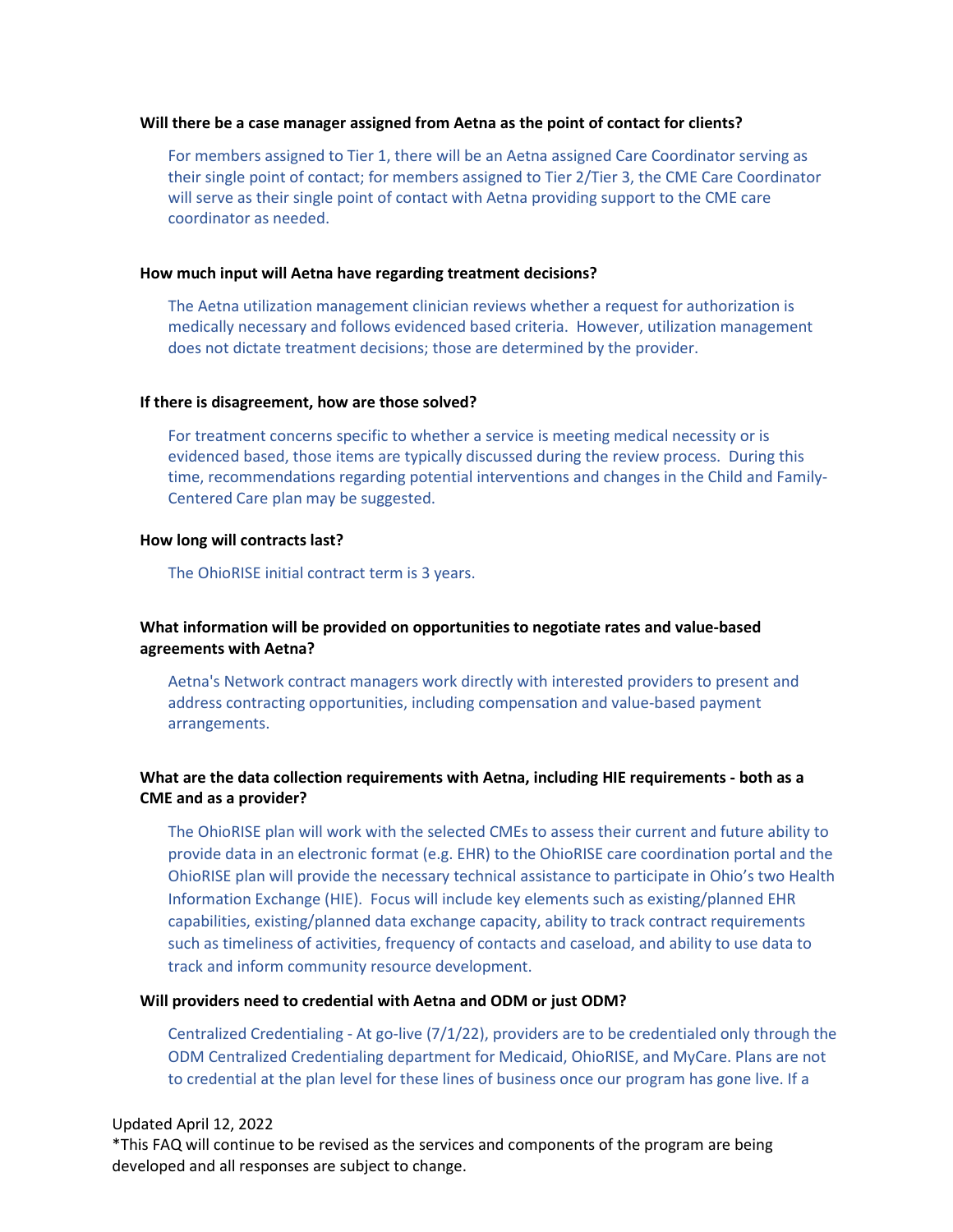provider who requires credentialing is not currently credentialed with ODM, a provider will be directed to the PNM so they are able to complete this process.

## **How will this process look differently for behavioral health providers already contracted with Aetna for MyCare Ohio?**

Generally, Aetna contracting and credentialing requirements are similar but plan specific requirements between the MyCare Ohio program and OhioRISE may solicit minor variations in contracting.

## **How can providers best prepare to accept incoming new OhioRISE referrals for treatment services?**

Aetna is preparing to host informational webinars to provide more detail on how providers can prepare to support OhioRISE plan members.

#### **How is Aetna approaching care coordination delegation with the CME?**

Aetna will support coordination of care across multiple system partners in recognition of CMEs as the 'locus of accountability.' They will prioritize members' preferences for where, when, and from whom they receive services by engaging CMEs and system stakeholders in collaborative training, providing technical assistance, and developing robust monitoring and oversight protocols.

## **Where is more information on claims processing, timelines, and process flow to Aetna and the fiscal intermediary?**

For services that require a prior authorization, requests will be submitted through the Fiscal Intermediary Portal. The fiscal intermediary will streamline the prior authorization process and reduce provider burden by systemically standardizing prior authorization forms and the necessary clinical documentation to support the request.

### **How will Aetna and ODM assure the OhioRISE claims get appropriately directed to OhioRISE and not MyCare Ohio for dual enrolled provider organizations?**

Aetna Better Health of Ohio, the OhioRISE plan and Aetna Better Health of Ohio each have a unique Provider ID and Submitter ID.

#### **Will Aetna provide a primary list of contacts at Aetna for all essential business functions?**

Yes, resources will be available on both the Aetna member and provider public and secure websites.

## **Will there be a hard cut off for OhioRISE services or gradual implementation if a child's current provider team would have to change?**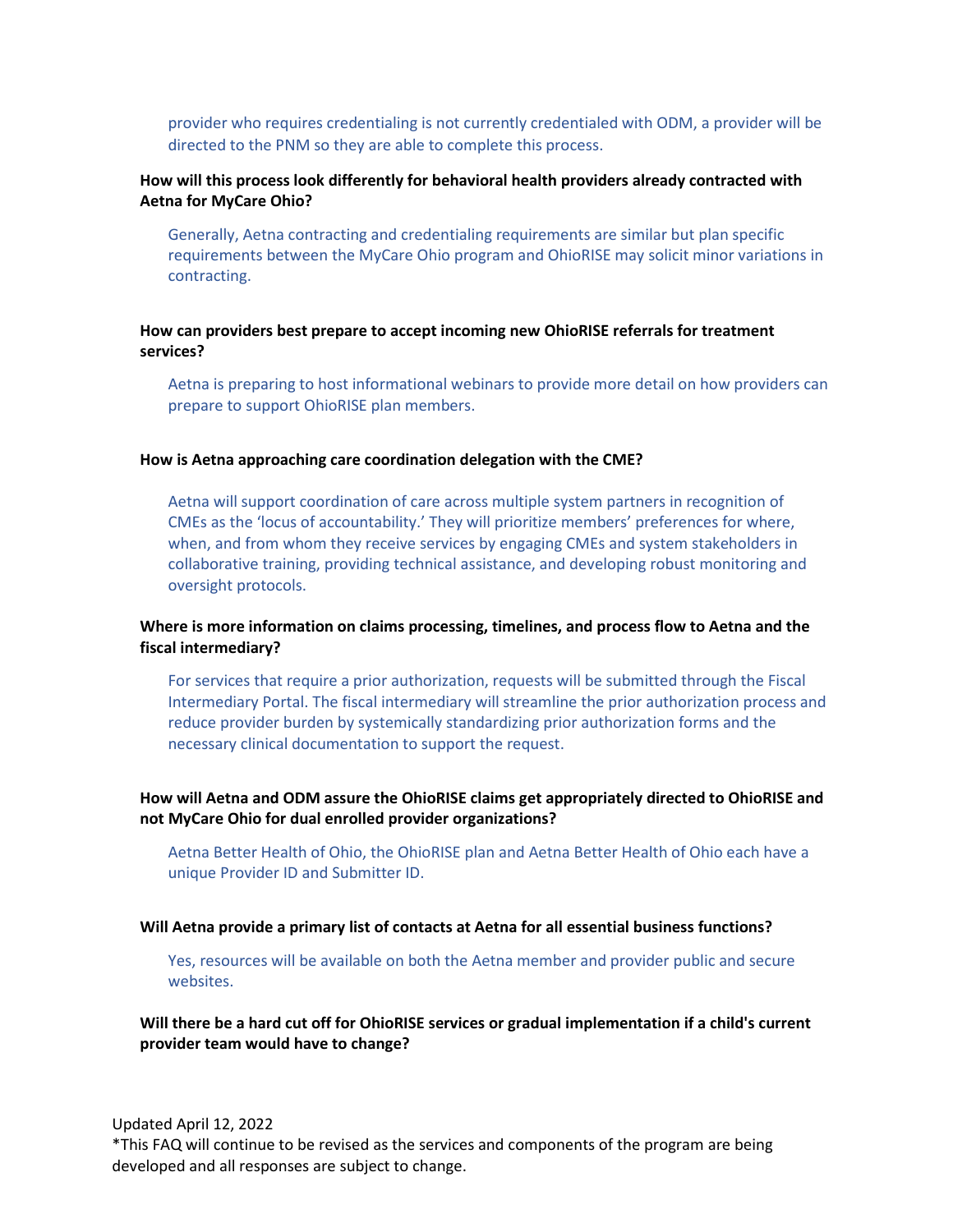There is a 180-day transition of care period. The goal of that transition of care period, in addition to providing continuity to the child and family, is to allow for providers to proceed with contracting requirements.

#### **What are the technical requirements for submitting claims to OhioRISE?**

Claims will be submitted directly to the ODM Fiscal Intermediary. ODM will provide additional information on submitting claims to the FI.

#### **Will the consumer (courts and etc.) get to complete satisfactory surveys regarding services?**

Aetna and ODM will provide families, youth and providers the opportunity to complete satisfaction surveys.

#### **How will contracting work for specific services vs CME?**

Aetna is developing a network of participating providers to ensure adequacy and accessibility requirements stipulated by ODM in sufficient number, mix, geographic distribution in accordance with stipulated time and distance standard access to providers that will serve the intended membership. Network contracting teams are presently engaged with behavioral health, substance use disorder, FQHCs, mental health clinics, and inpatient & residential treatment facilities, across the state.

#### **Will outcome/performance-based incentives be a part of contracts?**

Yes, Aetna network contracting includes ample opportunity for providers to participate in its value-based incentive-based payment programs.

#### **How will the contract with OhioRISE interact with the individual MCO contracts?**

The OhioRISE plan must execute an agreement with each MCO and with the Specialized Pharmacy Benefit Manager and comply with its written agreements with each MCO and the SPBM.

#### **How is Aetna required to interface with local communities?**

Aetna Regional SHINE (Systems of Care, Health, Integration, Network, and Education) teams will help facilitate a seamless delivery system with staff working on the ground to outreach and engage members in their communities. Regional coordinators are currently meeting with key stakeholders in the West, Northeast, and Central and Southeast regions of the state.

## **Will there be metrics agencies will need to agree to (performance metrics, quality, etc...) and if so, are these included in the contract?**

Required metrics will be defined in the CME selection process and will be included in contracts or agreements with other entities as applicable.

#### Updated April 12, 2022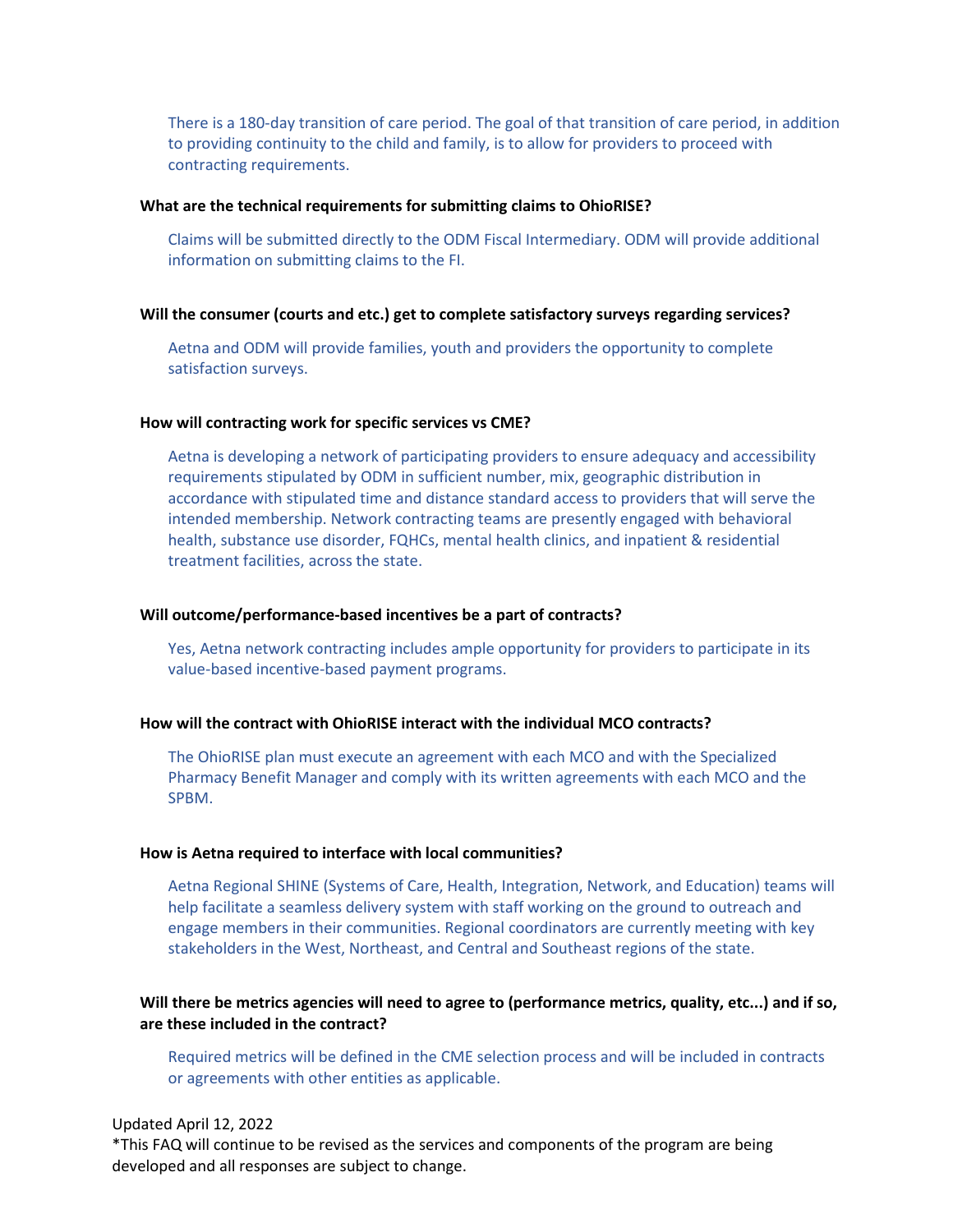## **How will contracting build capacity of providers to provide OhioRISE interventions and to effectively reach underserved populations - geographically and demographically?**

Aetna, as part of its Network Development and Management Plan is developing and ensuring a network of participating providers that is sufficient and broad in the number of, mix that meets required adequacy and accessibility expectations that meet the needs of 'anticipated' and 'existing' members within and throughout the service area.

## **How will local systems have opportunities to provide services for OhioRISE youth in partnership with Aetna such as FCFCs?**

The OhioRISE plan will be responsible for ensuring the care coordination efforts to support rather than supplant other child-serving systems case managers and providers, including County Boards of Developmental Disability, Regional Department of Youth Services, Public Child Serving Agencies, Family and Children First Councils, and providers certified by the Ohio Department of Mental Health and Addiction Services.

## **How to ensure there is a strategy for communication and awareness across the system for service providers and families?**

In collaboration with ODM, Aetna will establish a cross-system governance structure that will utilize an upside-down triangle approach that draws feedback and solutions from local communities into policy and systemic interventions. Aetna will organize and coordinate a provider advisory council, member and family advisory council that report to a governance council. This allows facilitation of solutions based on community strengths and gaps and integration with OhioRISE guiding principles and best practices. Our governance structure is a working group and communication is bidirectional. It includes voices from legal, child protection, developmental disability, education systems, provider community, advocacy groups, biological, foster, kinship and adoptive parents, and youth. We will share feedback such as gaps and possible solutions outward to the same groups.

## **How will Aetna's tier 1 care coordination and provider agencies, courts, child welfare, etc. collaborate to serve a child in OhioRISE - without duplication of services and clarity of roles?**

Aetna Better Health of Ohio will facilitate Ohio Department of Medicaid (ODM) and other state child serving agency goals by creating a seamless delivery system for children, families, and system partners; providing a "locus of accountability" by offering intensive and moderate care coordination; and expanding access to critical services needed for this population and assisting families, state and local child serving agencies, and other health providers to locate and use necessary services. Our care coordinators will partner with members, providers, caregiver and support systems already in place. These partners will be part of the Child and Family Team that develops the Child-Centered Care plan. This care coordination and care planning will ensure there is one plan for the youth and family across mulitple-systems.

## Care Management Entities

**How many Care Management Entities (CMEs) will serve youth and families across the state?**

#### Updated April 12, 2022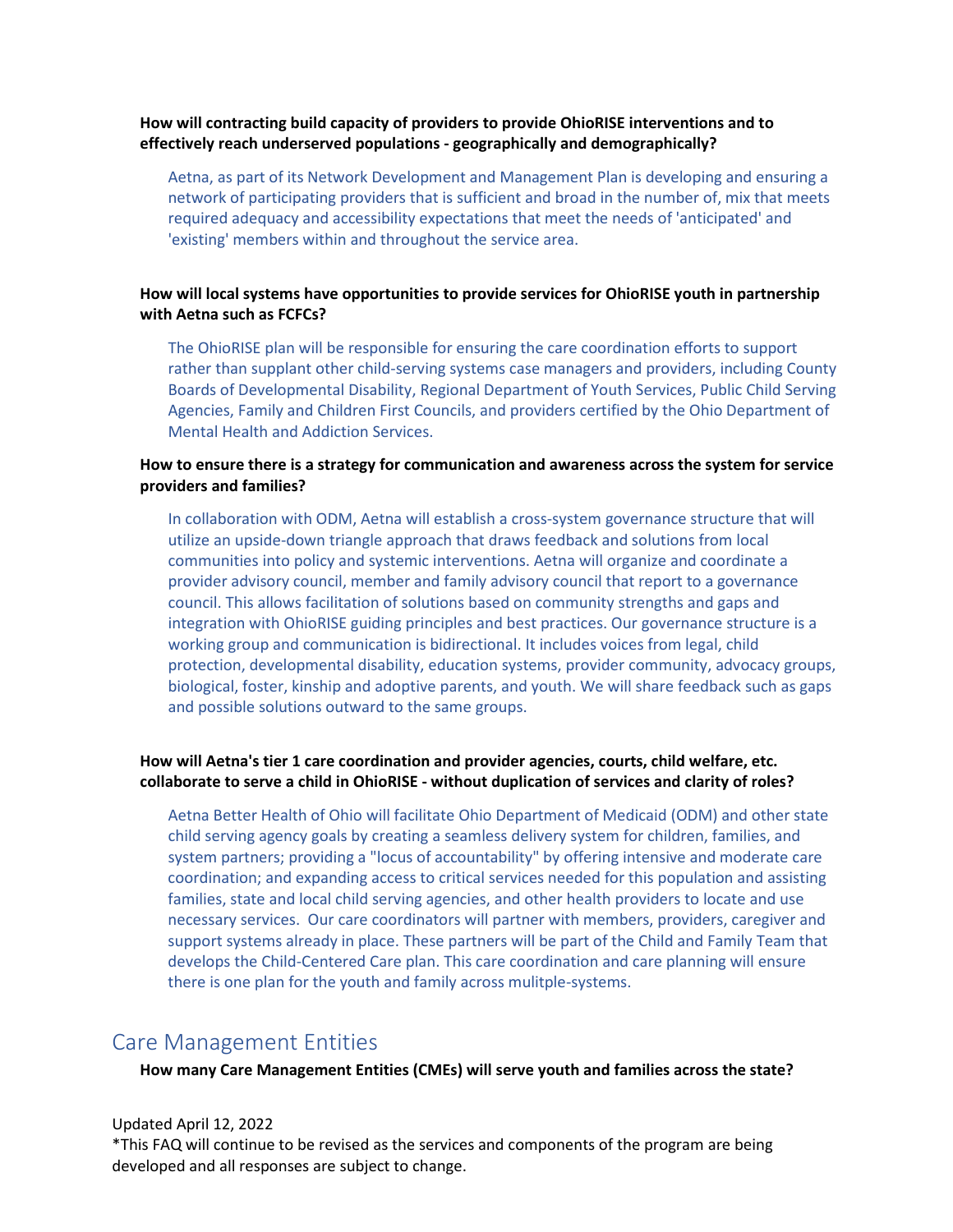CMEs are geographically located across the state in what's known as catchment areas based on the projected population of OhioRISE enrollment. There are currently 20 CMEs contracted with 18 entities. Each catchment area or region will have one CME.

#### **How will client attribution occur with CMEs if there are multiple CMEs per region?**

In many instances, a child will receive care coordination by the CME nearest unless otherwise determined. There will only be one CME per region.

#### **Will a provider organization also be able to be a CME if there are appropriate firewalls?**

Yes, the vision is for providers and other child-serving entities who are interested to become a CME with appropriate firewalls in place.

#### **How will the CME be selected?**

An OhioRISE CME RFA was released by Aetna on October 18<sup>th</sup> and a bidders' conference was held to describe the RFA and process.

The selection process assessed prospective applicants' capacity to (1) perform High Fidelity Wraparound care coordination functions, and (2) develop and use community resources within their catchment area. Applicant's proposals were expected to specifically address how they will meet the behavioral health and social needs of the OhioRISE population within the geography of the catchment area the CME wanted to serve. Aetna will notify selected CMEs in early January 2022.

#### **How will the CME complement rather than duplicate existing services and staff?**

The CME will have a specific role to play in the region. Care coordinators will develop a Child and Family Team and Child-Centered Care Plan. CMEs must work to address all of the youth and families' needs by working with multiple local partners and have deep relationships in communities.

### **How will the juvenile courts, child protection, schools, pediatricians, and hospitals become aware of CMEs and how will these relationships develop?**

The CMEs must demonstrate commitment and capacity to organize effective resource development at the community level that builds on strengths and effectively addresses needs. CMEs are responsible for helping families to identify and develop a network of support for each family consisting of natural supports, informal community supports, and formal service supports. This requires both the identifying of existing supports and integrating them into the family/local system of care, as well as developing new supports based on the needs, culture, and values of the youth and families served.

### **How will CMEs interface with local systems (wraparound, service coordination, FCFCs, etc.) who are already providing coordination of services successfully?**

When a youth is involved in other care coordination relationships at the same time as ICC/MCC service, the OhioRISE care coordinator and other care coordination supports will work in concert with one another while maintaining their discrete functions.

#### **When a youth is in IHBT or MST, will they also be receiving care coordination from a CME?**

#### Updated April 12, 2022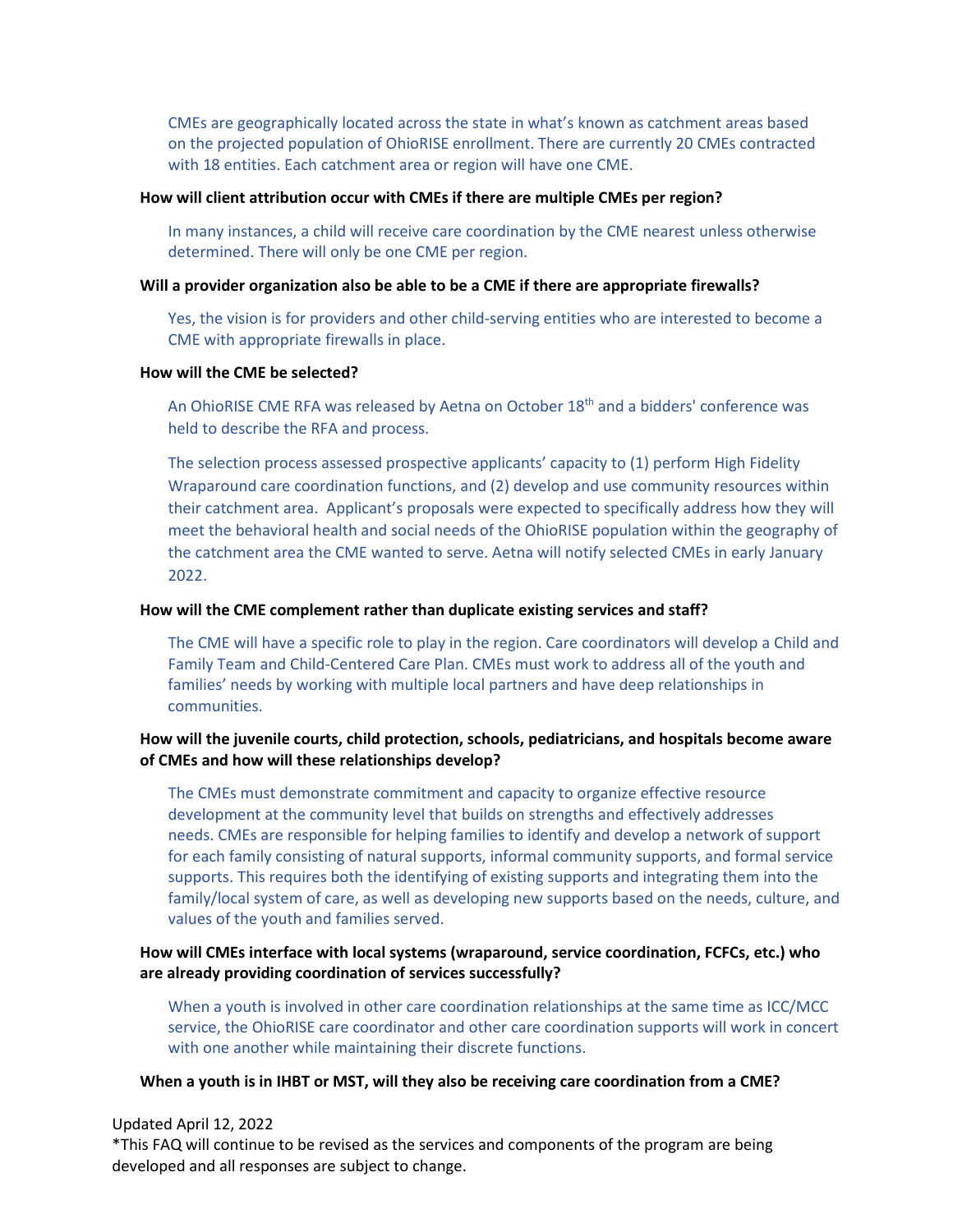Yes, a youth in OhioRISE will be able to access both services.

## **If a CME is contracting out for ICC / MCC, how do they decide who to make a referral to for ICC or MCC if there are multiple contracted providers in an area?**

Referrals for ICC and MCC should account for child and family choice, child and family location and should consider linkages to appropriate services and supports, including natural supports, along the continuum of care.

## 1915(c) Waiver Proposal

### **What are the proposed services children and youth will have access to through the waiver?**

- 1. **Out-of-Home Respite:** A service provided to individuals unable to care for themselves that is furnished on a short-term basis because of the absence or need for relief of those persons who normally provide care for the individual.
- 2. **Transitional Services and Supports (TSS):** Shorter term supports for individuals and their families to help them understand, mitigate, and provide connections to long-term solutions that address behavior challenges.
- 3. **Secondary Flex Funds:** Services, equipment, or supplies not otherwise provided through the waiver or through the Medicaid state plan that address an identified need in the service plan, including improving and maintaining the individual's opportunities for full participation in the community.

#### **How many children and youth will be served on the waiver?**

States must submit proposed waiver capacity, or "slots," to CMS for approval. This represents the maximum number of individuals who can enroll in the 1915(c) waiver during a waiver year.

Waiver Year 1: 1,000 Waiver Year 2: 1,235 Waiver Year 3: 1,446 Waiver Year 4: 1,648 Waiver Year 5: 1,844

#### **How can families access the waiver?**

Families interested in receiving a waiver referral for the OhioRISE 1915(c) program can do so through a number of different "access points." It is anticipated that behavioral health providers your child is connected with can help make the appropriate referral for a waiver assessment either to a care management entity (CME) in your area, or to the OhioRISE plan directly.

It is important to remember that a waiver referral is the first step in accessing the OhioRISE 1915(c) waiver. A child must meet program eligibility, including but not limited to having a Serious Emotional Disturbance (SED) diagnosis and the appropriate level of care, for waiver enrollment. The CMEs will conduct all initial assessments for program eligibility for a child seeking enrollment on the OhioRISE 1915(c) waiver program.

## Updated April 12, 2022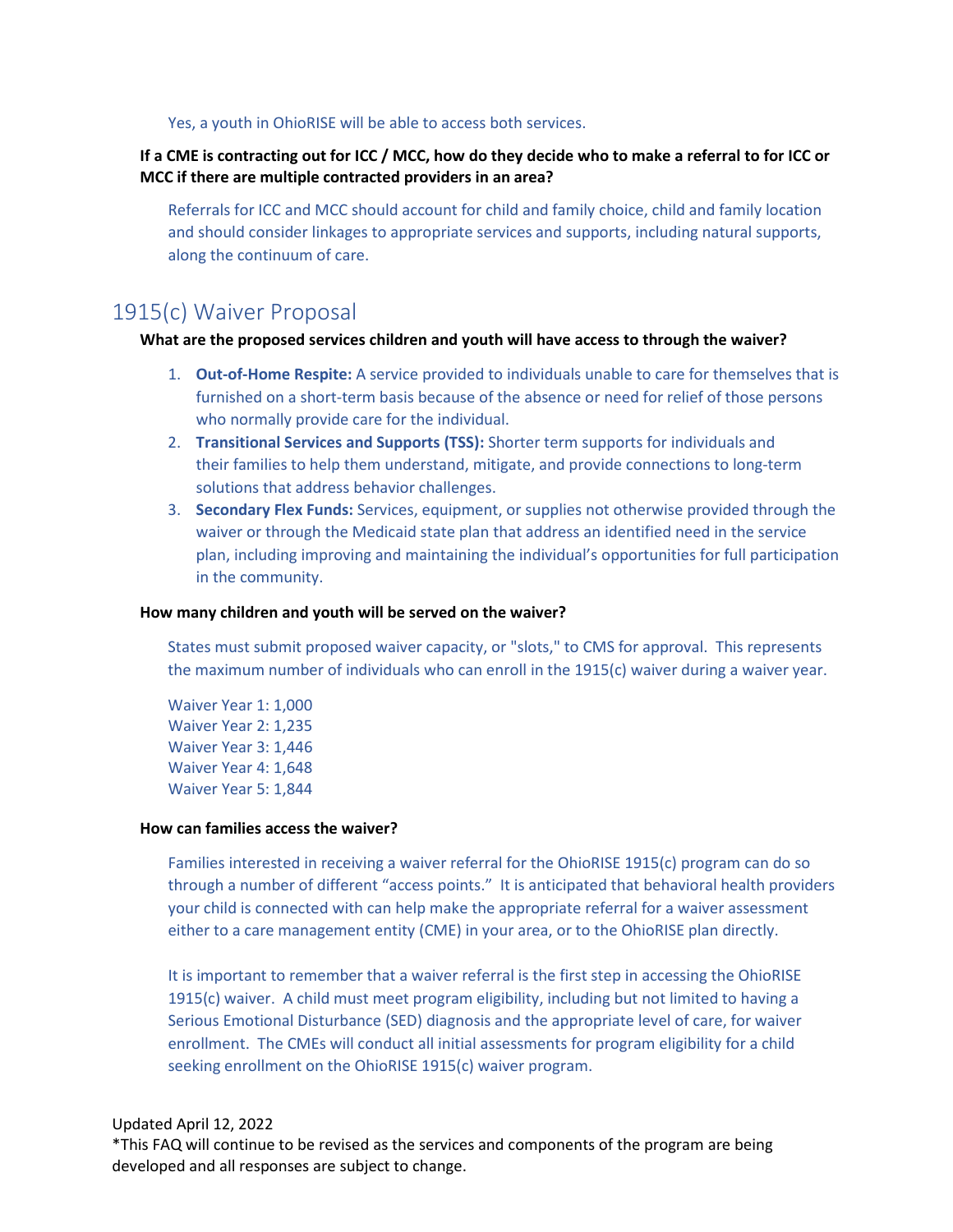## **How will youth enrolled in the waiver interact with the OhioRISE plan for tier one care coordination?**

The Ohio Department of Medicaid anticipates most children enrolled on the OhioRISE 1915(c) waiver will be enrolled in Tier Two or Tier Three Care Coordination, though a child who is enrolled in Tier One Care Coordination are not prohibited from enrollment on the waiver. The OhioRISE plan will hold responsibility for conducting annual level of care assessments for an individual enrolled in Tier One Care Coordination, as well as holding responsibility for child and family-centered care plan development.

## Implementation & Operations

#### **How will natural supports and community supports be defined and developed?**

See section [2.4.7](https://www.aetnabetterhealth.com/ohio/assets/pdf/Aetna%20OhioRISE%20CME%20RFA%2010.21.21.pdf) of the CME RFA for details on the responsibilities of CMEs to develop natural and community supports.

#### **What is the process for discussing course of treatment if multiple entities have different opinions?**

In nearly all circumstances, the lead care coordinator is the CME. In some cases, there may be a need for multiple lead care coordinators to support significant physical health care needs. The expectation is for all entities involved in the child and family's life to be a part of the Child and Family Team.

## **How will enrollment in OhioRISE be communicated to all providers (i.e., so all providers know what other services can and cannot be billed)?**

 Providers should continue to check the MITS system to determine if a youth is enrolled in OhioRISE.

#### **Who will handle releases of information that all partners will accept?**

Both ODM and Aetna will facilitate obtaining releases of information depending on the partner and the corresponding relationship with ODM and Aetna.

## **How will these other systems know youth/family are involved with OhioRISE? What's the mechanism to initiate that contact/coordination?**

The CME will have a specific role to play in their region and with local entities. CMEs must work to address all of the youth and families' needs by working with multiple local partners and have deep relationships in communities. Care coordinators will be responsible to initiate coordination using high-fidelity wrap around approaches to develop the Child and Family Team.

### **What communications regarding the program will be sent directly to families; who engages families in enrollment (managed care entity? providers? social service agencies?)**

Families who are eligible will receive communication through Aetna Better Health of Ohio once they are enrolled. The OhioRISE plan assigns care coordination tier. The OhioRISE plan notifies the family and refers the child to the Care Management Entity for Intensive / Moderate care coordination or keeps for Limited care coordination. Then, the Care Management Entity or Limited care coordinator outreaches and engages with the family.

#### Updated April 12, 2022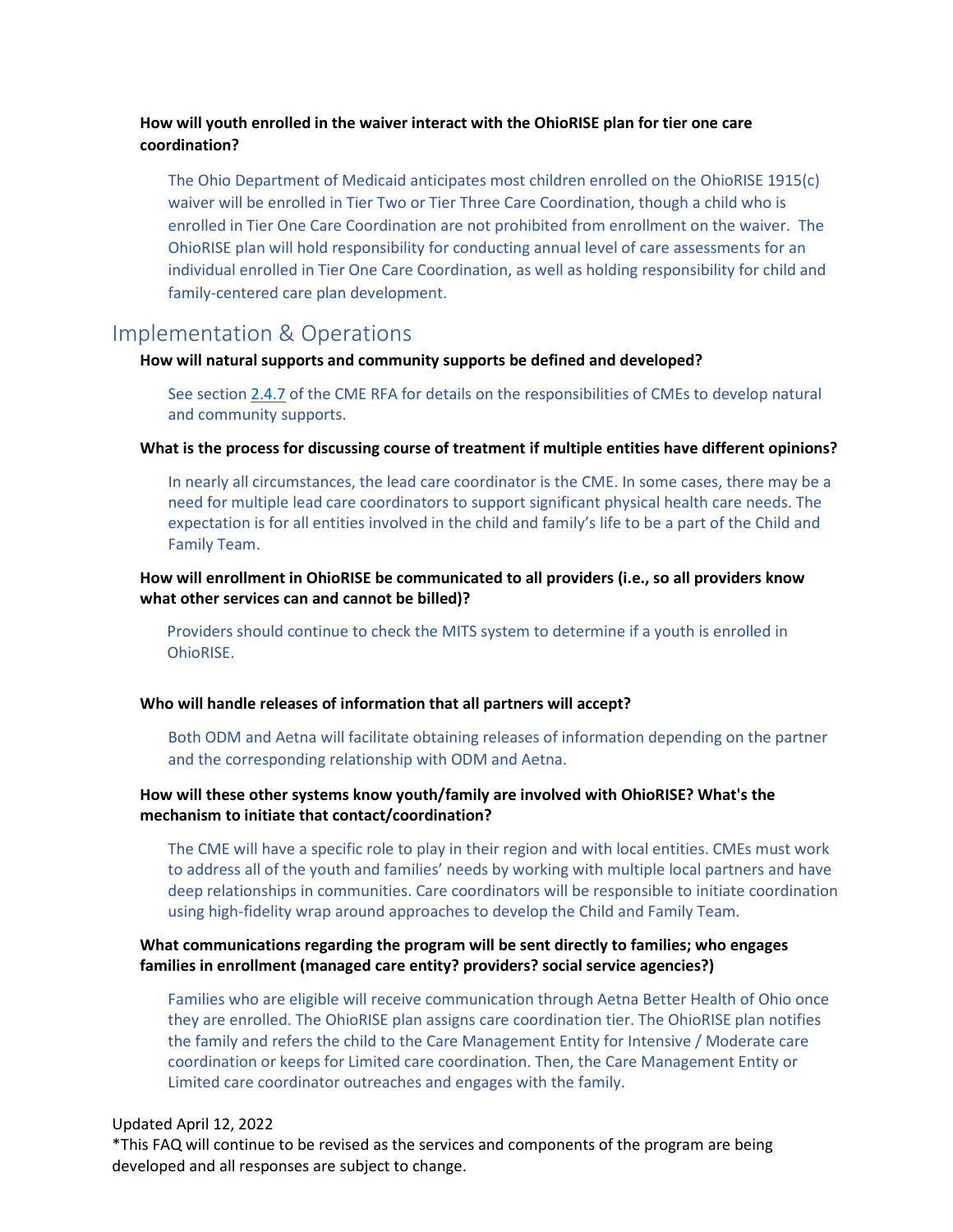## **Training**

## **What is the Child and Adolescent Behavioral Health Center of Excellence's (COE) role in the OhioRISE system, including clarity around their scope of work and what training/technical assistance they are offering?**

The role of the COE will be to assist the State of Ohio in system transformation efforts by providing technical assistance, training, professional development, coaching, consultation, evaluation, fidelity monitoring, and continuous quality improvement to build and sustain capacity in delivering evidence-based practices to fidelity within a system of care framework.

The COE and OhioRISE plan will collaborate to ensure training, professional development and quality improvement needs of OhioRISE CMEs are both coordinated and met.

The COE will provide training in the areas of

- Child and Adolescent Strengths and Needs (CANS )
- Mobile Response Stabilization Services
- Intensive Home-Based Treatment
- ICC and MCC utilizing High Fidelity Wraparound
- Multisystemic Therapy
- Functional Family Therapy (conducted by FFT, LLC)

#### **What is the plan to build the capacity of qualified CANS assessors?**

Monthly training is underway by the COE. Announcements are sent and training information is on the OhioRISE website. The cost is covered by the state. Starting in 2022, the COE will provide CANS training. However, the certification exam will be provided through the Praed Foundation.

#### **What is the plan to build capacity of HFWA care coordinators?**

The OhioRISE plan will partner with the COE to provide staff training to CME staff on High Fidelity Wraparound and the Ohio Children's Initiative CANS tool. The OhioRISE plan, the CMEs, and COE will collaboratively identify other training and coaching needs on an ongoing schedule. Other training opportunities will be available through both Aetna Better Health of Ohio's SHINE University. This training collaborative will engage multiple stakeholders, community-based organizations, providers, members and their families/caregivers to identify training needs, develop curriculum and offer training opportunities. CMEs will participate in initial and ongoing training, coaching, and supports from COE on High-Fidelity Wraparound and the Ohio Children's Initiative CANS Assessment tools. CMEs will ensure all staff complete training regarding health equity/health disparities and trauma-informed care according to standards set by ODM, within three (3) months of hire and annually thereafter.

## **How do we train the workforce to elevate and respect family voice and community driven service systems?**

Utilizing High Fidelity Wrap Around and the CANS assessment tool in care planning will ensure the workforce prioritizes the family voice and community driven service systems. These models were chosen for those purposes.

#### Updated April 12, 2022